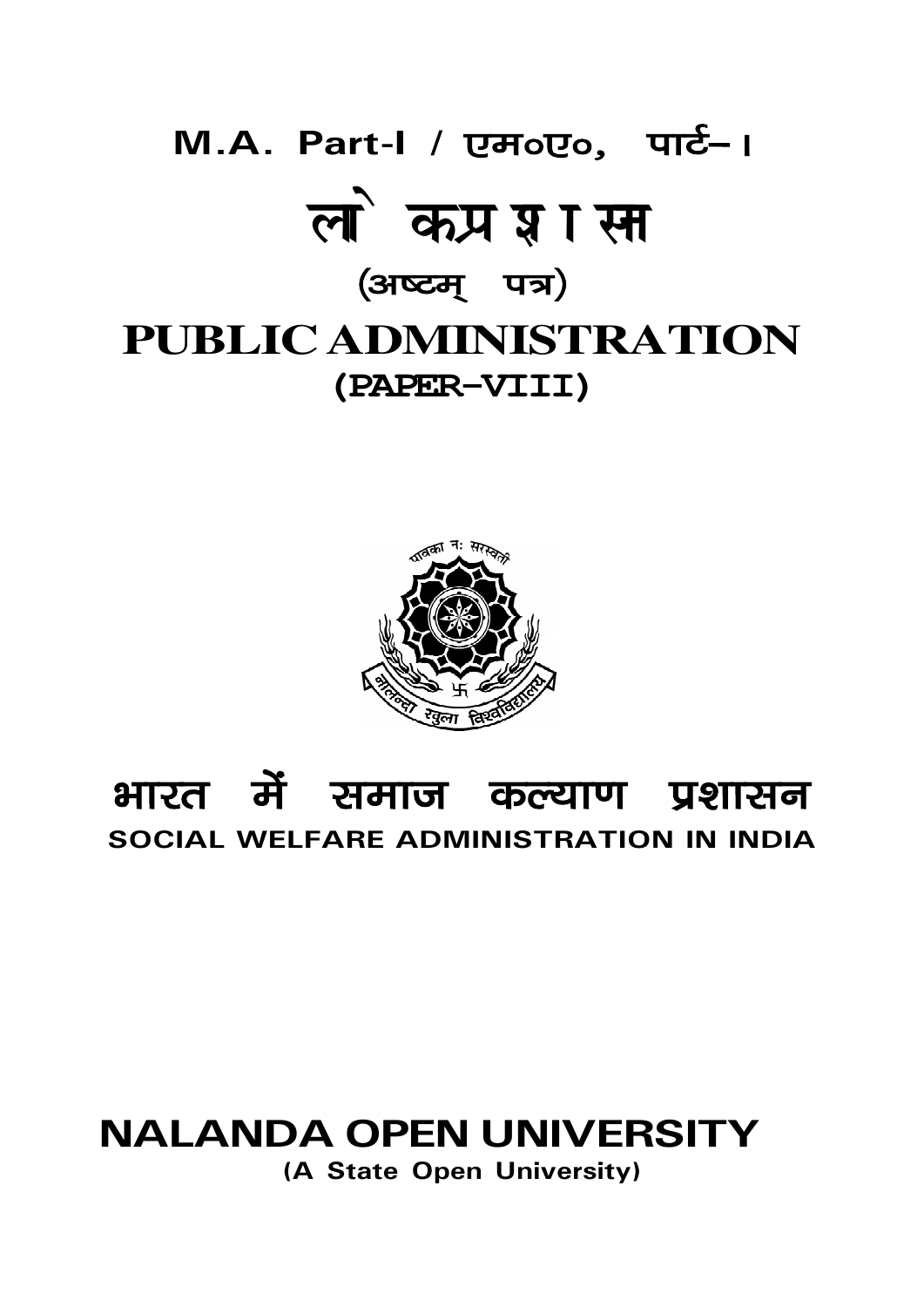## **Course Design and Preparation Team :**

*Writer :*

**Dr. Kavita Srivastava** Prof. & Head (Rtd.) Department of Political Science A. N. College, Patna

**UNITS 1 TO 11**

*H*H<sub>radd</sub>a<sub>:</sub>

प्रो० (डा०) निधी सिन्हा सामाजिक विज्ञान विद्यापीठ नालन्दा खुला विश्वविद्यालय, पटना

Published in July, 2017 Re-Print in, 2019

**© Nalanda Open University, (Estd. 1987) Website : nalandaopenuniversity.com**

All rights reserved. No part of this work may be reproduced in any form by mimeography or any other means without permission in writting from the Nalanda Open University.

Further information, if any, regarding the courses of the Nalanda Open University may be obtained from the University Office at Biscomaun Building, 3rd Floor, Patna.

Printing and Published on behalf of Nalanda Open University, Patna by the Registrar, N. O. U.

Printed at M/s **SHREYA OFFSET,** 4/55, Rajendra Nagar, Patna-800 016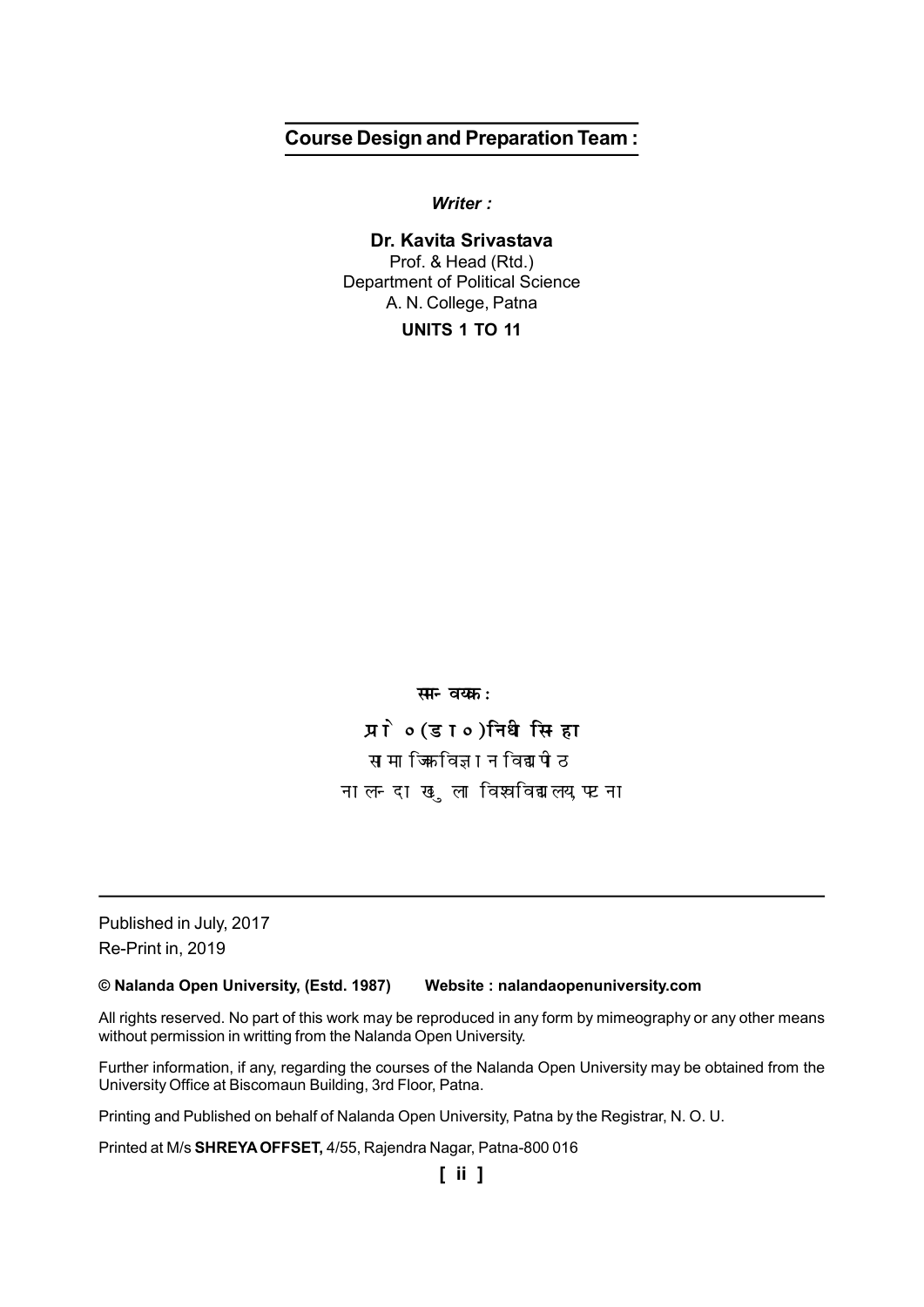<u>(विषय–सूची)</u>

|          | <i>इकाई</i> –1   भारत में सामाजिक कल्याण का विकास             | $01 - 16$   |
|----------|---------------------------------------------------------------|-------------|
|          | (Evolution of Social Welfare in India)                        |             |
| इकाई—2   | कल्याणकारी राज्य की अवधारणा                                   | $17 - 28$   |
|          | (Concept of Welfare State)                                    |             |
|          | <i>इकाई</i> —3    समाज कल्याण प्रशासन की अवधारणा              | $29 - 44$   |
|          | (Concept of Social Welfare Administration)                    |             |
| इकाई–4   | समाज कल्याण की नीति                                           | $45 - 66$   |
|          | (Social Welfare Policies)                                     |             |
|          | <i>इकाई</i> —5 राष्ट्रीय आयोग का गठन एवं कार्य                | $67 - 92$   |
|          | (Composition and Functions of National Commissions)           |             |
|          | <i>इकाई</i> –6 केन्द्रीय स्तर पर सामाजिक प्रशासन              | $93 - 117$  |
|          | (Social Welfare Administration at union level)                |             |
|          | <i>इकाई</i> —7    राज्य स्तर पर समाज कल्याण प्रशासन ( बिहार ) | $118 - 132$ |
|          | (Social Welfare Administration at State Level)                |             |
| डकार्ड—8 | जिला स्तर पर समाज कल्याण प्रशासन                              | $133 - 143$ |
|          | (Social Welfare Administration at District Level)             |             |